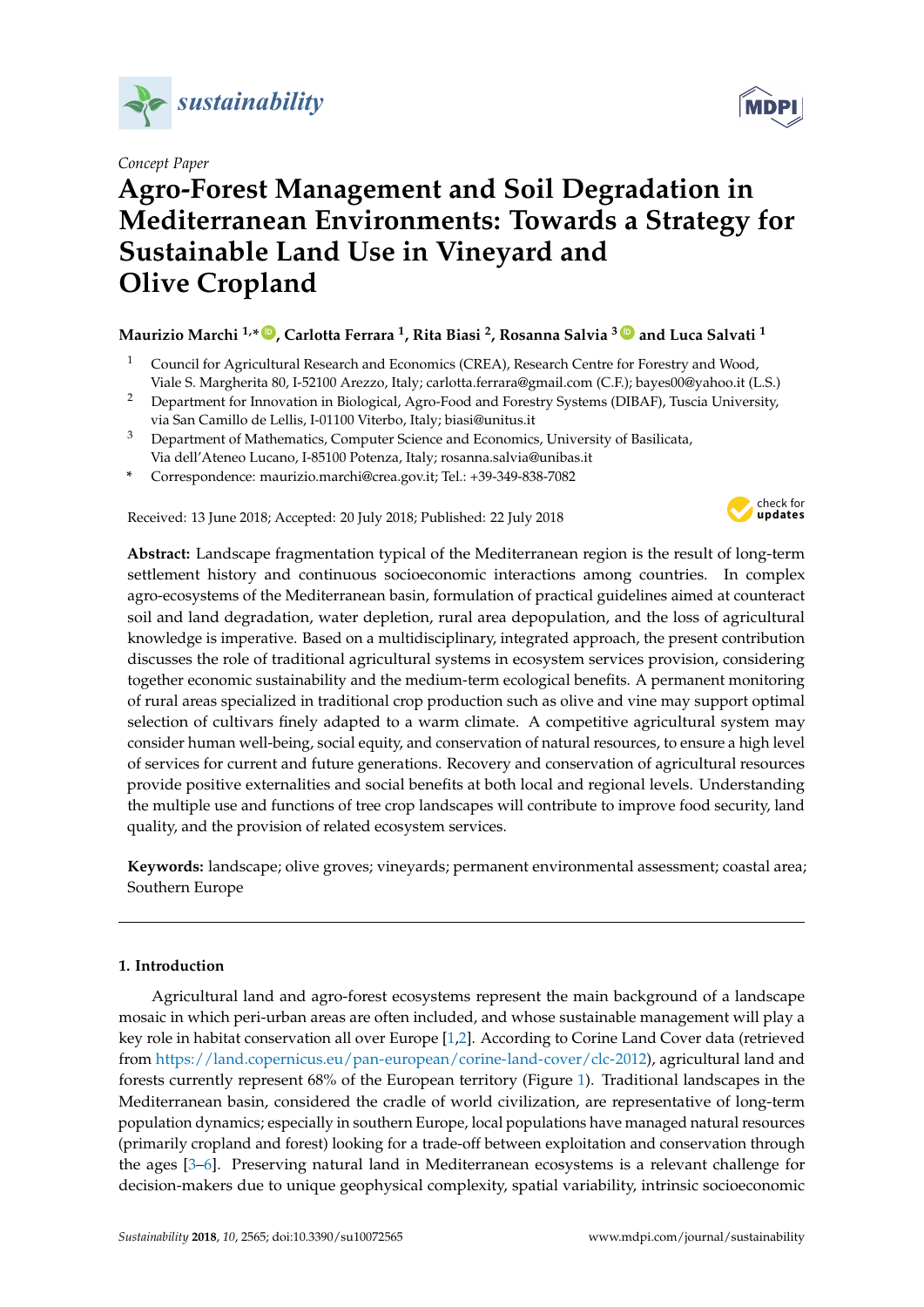characteristics, and urbanization-driven landscape fragmentation [\[7\]](#page-5-4). Olive groves and vineyards are emblematic cropping systems in the Mediterranean basin, especially in economically-marginal and peripheral rural areas. Their presence dates back to the very first stages of civilization, and their economic relevance is still an important attribute of Mediterranean landscapes, in relation to tourism development, rural economy, and environmental services [\[8](#page-5-5)[–10\]](#page-5-6). The long cultivation history and the continuous economic exchange between the northern and the southern sides of the Mediterranean basin have determined a high-spatial variability of landscape, with crop varieties shaping agronomic and cultural traits of rural land, in turn threatened by latent socioeconomic transformations [\[6](#page-5-3)[,11\]](#page-5-7). socioeconomic transformations [6,11].

<span id="page-1-0"></span>

**Figure 1.** Agricultural and forest areas in Europe, derived from the Corine Land Cover (Level IV); **Figure 1.** Agricultural and forest areas in Europe, derived from the Corine Land Cover (Level IV); urban urban class includes all artificial surfaces; forest areas include semi-natural green areas; source: class includes all artificial surfaces; forest areas include semi-natural green areas; source: GMES-Copernicus Land Monitoring, European Environment Agency (2012); see a complete classification in [https://land.](https://land.copernicus.eu/eagle/files/eagle-related-projects/pt_clcconversion-to-fao-lccs3) [copernicus.eu/eagle/files/eagle-related-projects/pt\\_clcconversion-to-fao-lccs3.](https://land.copernicus.eu/eagle/files/eagle-related-projects/pt_clcconversion-to-fao-lccs3)

Olive cultivation and viticulture represent traditional (and often contrasting) cropping systems in terms of land occupation, biodiversity preservation and environmental quality. Olive cultivation in terms of land occupation, biodiversity preservation and environmental quality. Olive cultivation is characterized by slow economic and technological changes, while viticulture entails the dynamic is characterized by slow economic and technological changes, while viticulture entails the dynamic evolution of occupied spaces, by using crop varieties and innovative technologies [3,12–16]. In such evolution of occupied spaces, by using crop varieties and innovative technologies [\[3](#page-5-2)[,12](#page-6-0)[–16\]](#page-6-1). In such complex agro-ecosystems, formulation of practical guidelines could prevent soil degradation, water complex agro-ecosystems, formulation of practical guidelines could prevent soil degradation, water depletion, rural area depopulation and the loss of agricultural knowledge [17,18]. When dealing depletion, rural area depopulation and the loss of agricultural knowledge [\[17,](#page-6-2)[18\]](#page-6-3). When dealing with environmental resources, a sustainable approach may involve technical and scientific stakeholders [\[19\]](#page-6-4),<br>. in order to provide a framework for promoting a sustainable food production that preserves land<br> resources [\[5\]](#page-5-8). At the same time, economic sustainability has to consider production costs and the contents in both the short- and medium-term. For instance, cooperation between farmers and public institutions should be intensively stimulated within an integrated (economic-environmental)<br> strategy of natural resource conservation. In these regards, environmental characterization and quality evaluation of crop productions at the farming system scale are particularly appropriate to indicate Olive cultivation and viticulture represent traditional (and often contrasting) cropping systems related benefits in both the short- and medium-term. For instance, cooperation between farmers and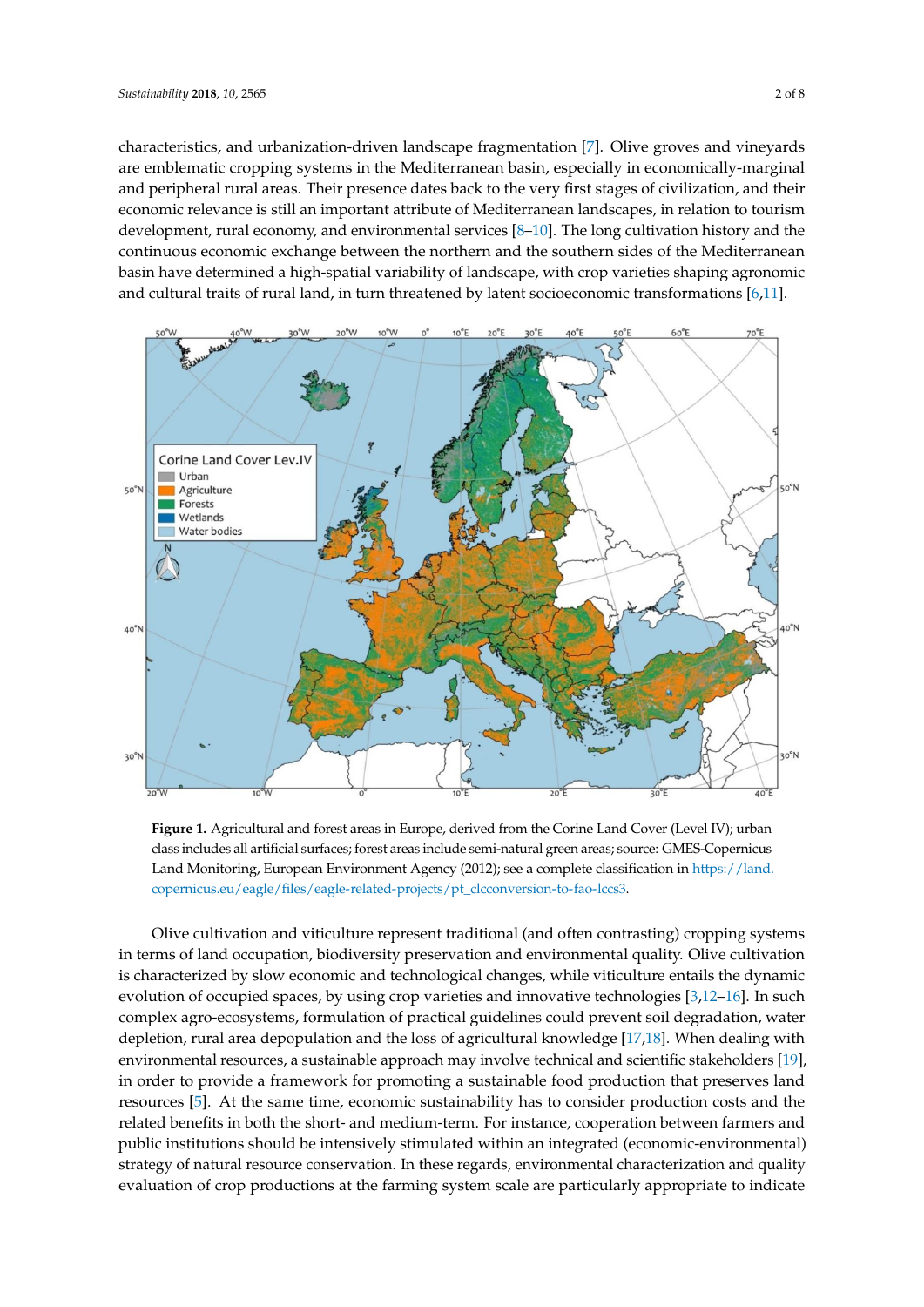effective on-farm conservation measures [\[20\]](#page-6-5). Land resources acquire a real added value, including socioeconomic and ethical aspects, when farmers and their land (in situ and on-farm) are involved in natural resource conservation processes [\[21\]](#page-6-6).

The present contribution discusses the environmental and socioeconomic role of (olive and vine) traditional agro-ecosystems dominating the Mediterranean landscape, advancing research ideas and planning strategies based on a multidisciplinary and highly integrated approach [\[20](#page-6-5)[,21\]](#page-6-6). More specifically, our paper is devoted to suggest (and critically discuss) strategies (i) counteracting physical and socioeconomic degradation of rural districts devoted to olive and grapevine crops, and improving farming systems' resilience and social multi-functionality, with a specific focus on coastal areas; (ii) characterizing landscape mosaics in order to detect peculiar agro-ecosystem traits and traditional practices that better concur to enhance the agricultural production sustainability in terms of natural resource safety; and (iii) assessing the geophysical environment (including soil and water quality and agro-climatic features) of coastal areas, combining remote and proximal sensing technologies for land resource preservation. Environmental sustainability of agricultural and forest production is particularly relevant for evaluating the relationship between land resources, socioeconomic factors, and crop management strategy implementation [\[15](#page-6-7)[,22,](#page-6-8)[23\]](#page-6-9). In this regard, traditional agricultural systems represent reference models for sustainable land management responding to possible climate change effects. With this line of thinking, the objective of this concept note is to promote a broader discussion on sustainable land management using a multi-disciplinary approach with specific focus on Mediterranean rural landscapes, stimulating a reflection on the preservation of natural resources and socioeconomic development of traditional tree crop systems in coastal environments.

### **2. Basic Concepts for a Sustainable Use of Land**

A competitive agricultural system cannot exclude the adoption of sustainable productive models preserving environmental resources. Biodiversity and landscape of non-industrial agro-ecosystems are among the environmental resources most threatened by modern production systems, and require preventive measures to counteract degradation processes. In this regard, climate change is predicted to have a major impact on small-scale farmers and marginal agro-ecosystems, with feedback effects becoming increasingly complex and place-specific [\[24\]](#page-6-10). In Mediterranean regions, various issues were identified as relevant factors at the base of sustainable land-use management of tree crop farming systems [\[25\]](#page-6-11): (i) identification of environmental degradation drivers (land-use transformations, socioeconomic forces, climate change) and (endangered) resilient tree crop systems; (ii) characterization of ecological, climatic, and physical attributes of traditional olive grove and vineyard farming systems, combining different assessment methodologies such as landscape metrics, bioclimatic indexes, remote sensing, and precision agriculture tools; (iii) mapping suitable areas for enhancing production of quality food and socioeconomic sustainability; (iv) strategic development of rapidly-adapting olive and grapevine cultivation to climate and land changes in coastal areas; and (v) formulation of practical guidelines for sustainable land resource maintenance through (direct or indirect) analysis of multifunctional (environmental and socioeconomic) value of a given cropping systems.

A comprehensive knowledge of the cause-effect relationship between soil-climate systems, agronomic practices, and agricultural production is the informative base for sustainable land management, soil protection strategies, conservation of renewable resources (including biodiversity), environmental impact reduction, promotion of agricultural yields, and high-quality products. In the Mediterranean basin, agro-ecosystems dominated by trees still provide relevant opportunities for processes of farm economic diversification [\[26\]](#page-6-12). Olive groves and vineyards represent the most emblematic Mediterranean cropping systems [\[10,](#page-5-6)[27\]](#page-6-13). These species are crucial for adaptation to specific climatic, topographical and soil characters, exhibiting high plasticity, particularly for the native varieties, and optimizing the genotype-environment relationship. Many local varieties, which are biologically significant, are cultivated in both marginal agricultural areas and more open rural contests, and are at risk of biodiversity loss [\[28\]](#page-6-14).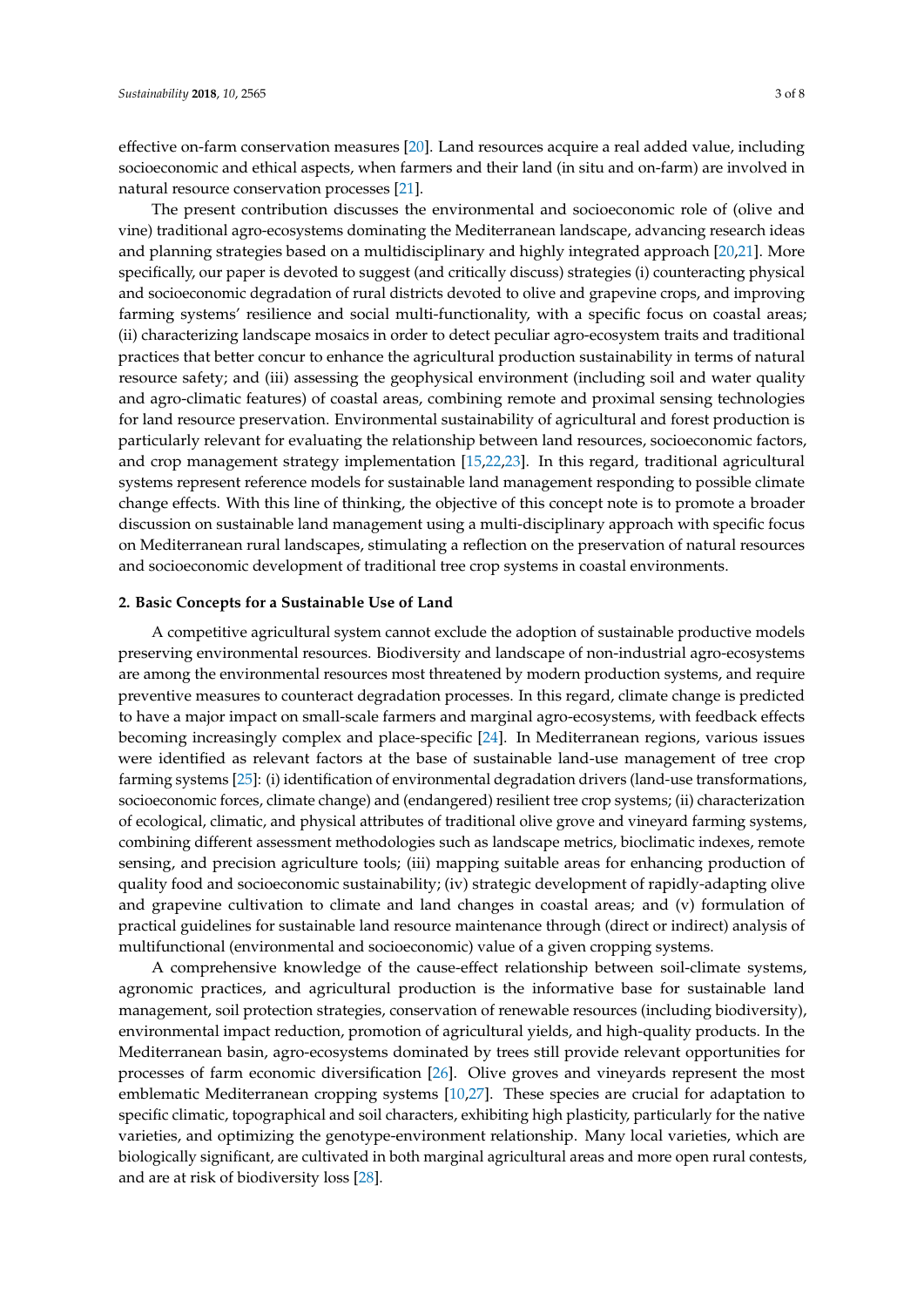Landscape is the result of biodiversity distribution according to physiographic and structural traits [\[29\]](#page-6-15). Whereas agricultural landscape is the result of the interaction between natural and anthropogenic factors. The linkage between these components is particularly evident in traditional agricultural landscapes [\[30,](#page-6-16)[31\]](#page-6-17). Different national and international protocols, like the European Landscape Convention (2000), are proposing the landscape, in all its forms, as a common good, given that agro-bio-diversity and natural resources maintain the structure and function of the landscape and human well-being [\[32–](#page-6-18)[36\]](#page-7-0). Landscape transformations can threaten ecological functions when the suitable agricultural area is reduced, possibly leading to early processes of land degradation. Instead, olive culture and viticulture represent more traditional crop systems, which intrinsically assure biodiversity preservation and land safeguards [\[22\]](#page-6-8). Nevertheless, many traditional production areas for high-quality oil, grapes, and wines have been eroded because of agriculture abandonment and urbanization.

The abovementioned processes take on an increasing role of environmental degradation when coupled with global changes including climate variations, landscape transformations, population growth, and settlement sprawl in peri-urban areas [\[37\]](#page-7-1). Land degradation is particularly evident along the Mediterranean Sea coast due to the interaction of multiple forces [\[38\]](#page-7-2), and requires a permanent assessment integrating field surveys, landscape analysis, remote and proximal sensing (e.g., ground-, air-, and space-based platforms), as well as statistical data analysis along with local community stakeholder interviews.

#### **3. Practical Actions and Innovation for Preventing Land Degradation in Traditional Rural Areas**

While experiencing global change with increasingly negative impacts on the natural environment, ecosystem balance in rural areas with traditional grape and olive production should be preserved through adequate policy strategies. New technology, such as drones, satellite imagery, ground penetrating radar (GPR) [\[39](#page-7-3)[,40\]](#page-7-4), is particularly useful in cropping systems' precision management [\[40,](#page-7-4)[41\]](#page-7-5), with the final aim to develop innovative strategies for environmental safety and market competitiveness at farm scale [\[2\]](#page-5-1). Additionally, novel approaches to preservation of land sustainability in agro-forest management should include the reuse of geographic provenances and varieties in the most suitable environments, known to be more adapted to local climates [\[10,](#page-5-6)[42](#page-7-6)[,43\]](#page-7-7). In these regards, climate strongly affects adaptive traits and the long-term co-evolution between climate and genotypes is on the basis of adaptation; at the same time, regeneration processes are much faster in agricultural land than forests. For this reason, permanent agro-climatic monitoring of rural areas devoted to olive and/or grapevines may provide an informed base to select appropriate (and low-intensive) productive choices based on variety substitution [\[44\]](#page-7-8). Furthermore, the maintenance of landscape structure, agro-forestry mosaic complexity, and ecological connectivity should also be considered when assessing environmental sustainability [\[45\]](#page-7-9). In these regards, traditional Mediterranean viticulture and olive crops, along with other relict cropping systems in economically-marginal areas, are interesting farming systems that ensure maintenance of a rich local biodiversity stock displaying high rusticity, plasticity, and multiple adaptations to both environmental and socioeconomic transformations.

An empirical framework for innovative management of grapevine and olive groves in Mediterranean vulnerable areas should be aimed at recovering and exploiting traditional landscapes contrasting together soil degradation and land abandonment [\[13](#page-6-19)[,46\]](#page-7-10). Suggested actions to mitigate land degradation in these contexts include:

(i) Counteracting land degradation in olive and grapevine districts along coastal areas, with specific actions and practices for improvement of cropping system resilience and multi-functionality;

(ii) Characterizing the intimate attributes of landscape mosaics and identifying agro-ecosystem traits and traditional agronomic practices concurring to enhance agricultural production sustainability and natural resource protection;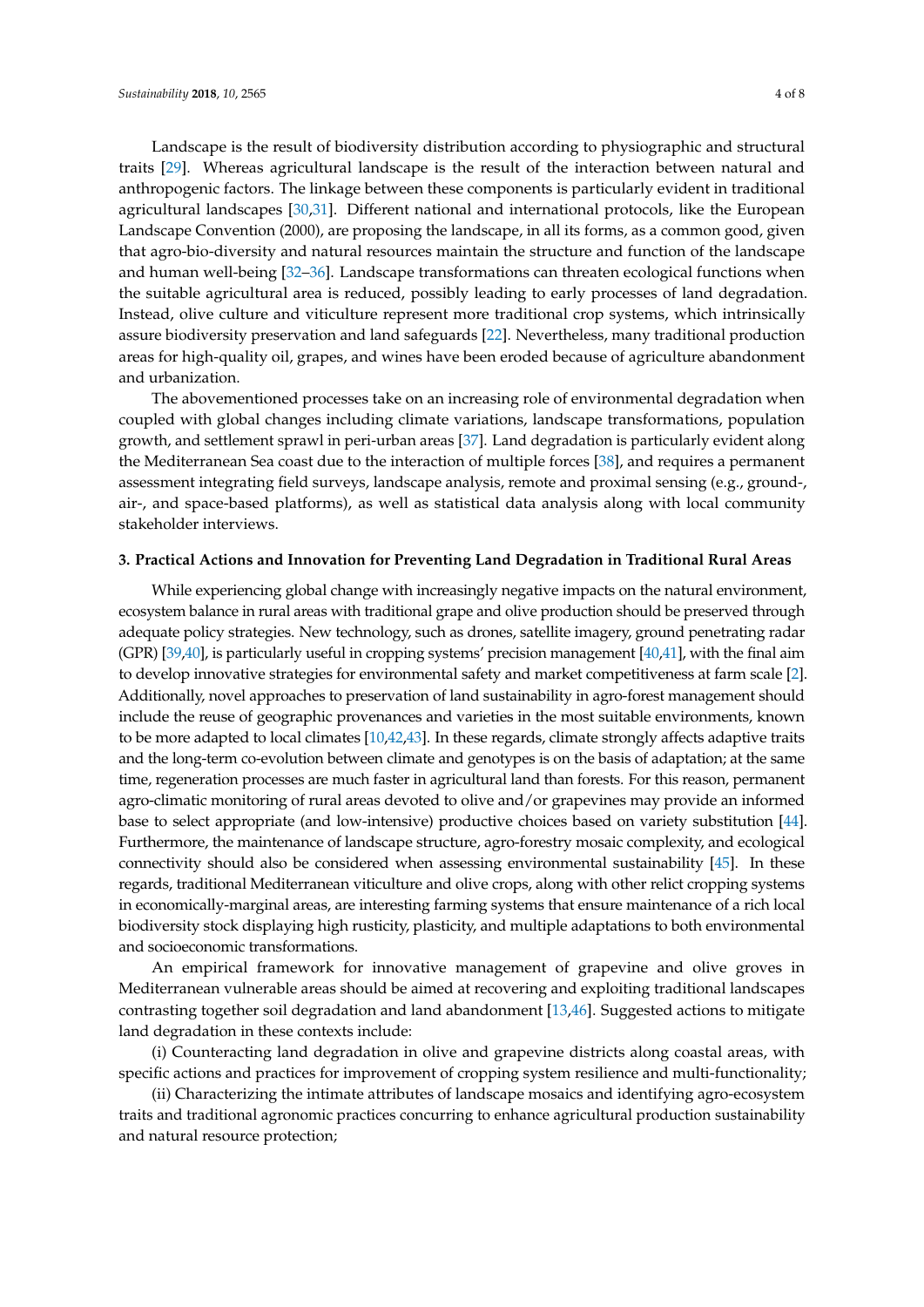(iii) Assessing real-time changes in physical environments (e.g., soil and water quality, agro-climatic variables) combining remote and proximal sensing and new technologies for land resource preservation;

(iv) Improving crop production sustainability by encouraging traditional agricultural systems as reference models for landscape sustainable management, and as an effective crop model responding to climate change;

(v) Evaluating the latent relationship between land resources and socioeconomic factors, using multivariate approaches grounded on exploratory statistical techniques aimed to inform more effective strategies for sustainable crop management.

#### *Strategic Approaches Claiming for Innovative Methodologies: A Proposal For Integrated Management Actions*

Sustainable use of land resources in olive groves and vineyards of Mediterranean coastal areas is nowadays particularly demanding. Empirical analysis of traditional cropping systems are required to provide an integrated understanding of the environmental and socioeconomic values of these traditional cropping systems. The novelty of an innovative approach to crop system complexity has to be sought in the definition of their multifunctional significance, which is actually a required attribute for maintaining production competitiveness, especially in marginal areas [\[47\]](#page-7-11). Understanding the multiple functions of olive groves and vineyards in coastal regions could preserve their resilience to land-use changes, responding to urbanization, crop specialization or land abandonment, leading indirectly to soil and land degradation. Moreover, a comprehensive evaluation of the agro-ecosystem structure and functions represents an effective approach to the assessment of sustainable agricultural products. Characterization of the physical and socioeconomic environments will guide maintenance and restoration of natural resources, as well as crop competitiveness and land productivity through the use of new technologies such as remote and proximal sensing techniques. The provided approach will also indicate the most suitable varieties for specific contexts, promoting flexibility of production models and their restoration [\[4\]](#page-5-9). A better understanding of socioeconomic factors related to tree crop management in Mediterranean coastal areas will support appropriate strategy definitions providing a specific base of knowledge for spatial planners, land managers, farm-holders, local stakeholders, and more generally, interested citizens.

Characterizing olive and grapevine agro-ecosystems using proximal and remote sensing tools definitely contributes to precision strategies and management techniques against land resource depletion. In addition, it will enhance our understanding of cultural landscapes functioning, contributing to estimate the value of ecological diversity typical of such landscapes [\[48–](#page-7-12)[51\]](#page-7-13). In the proposed logical framework, the strategic objectives mentioned above can be achieved through the following actions organized under four distinct contexts, in accordance with earlier studies [\[52](#page-7-14)[–54\]](#page-7-15):

- 1. Development of an integrated and multi-disciplinary approach assessing environmental and economic sustainability of traditional agricultural systems in sensitive Mediterranean areas;
- 2. Identification of multiple environmental risks with an effective improvement of land-use knowledge;
- 3. Characterization of physiographic and ecological traits of traditional farming systems contributing to a spatial planning (e.g., land suitability) enhancing food production and socioeconomic sustainability of local districts;
- 4. Implementation of a specific strategy supporting rapid adaptation of olive crop and grapevine cultivations to climate change and land degradation in coastal areas.

Finally, the formulation of guidelines for sustainable maintenance of land resources may benefit from the practical knowledge and the actions proposed above, promoting the integral preservation of the multifunctional value of land (ecological, cultural and socioeconomic).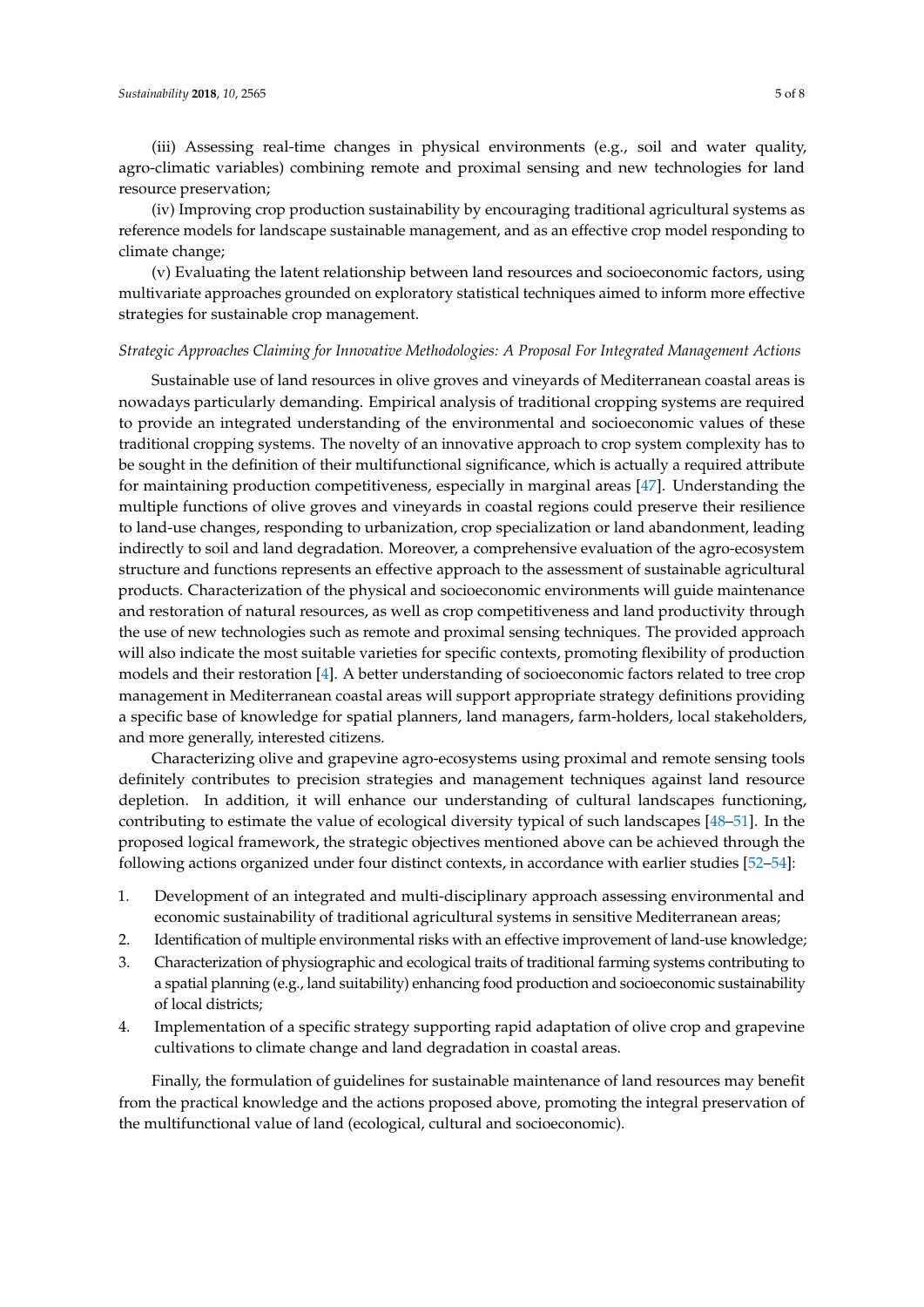## **4. Final Remarks**

Agro-ecosystem conservation assures continuous services' provision for socioeconomic local systems. Productive systems and traditional consumption practices are increasingly faced with the (rapidly changing) environmental traits and could effectively contribute to increased stability and resilience of Mediterranean ecosystems. Recovery and conservation of agricultural resources provide positive effects and social benefits at both local and regional scales. Based on the extensive debate on traditional landscapes presented early in this note, the issue of spatial equity in natural resource distribution and environmental degradation should be more clearly addressed, especially in economically disadvantaged regions that are largely dependent on agriculture and particularly on olive and grapevine productions. In these marginal environments, climate, land-use change, and socioeconomic transformations are considered key drivers of land degradation and should be continuously monitored. Understanding multiple use and multi-functionality of tree crop landscapes, such as olive and grapevine agro-systems, will definitely contribute to preservation of rural ecosystems typical of the Mediterranean region, counteracting ecological and socioeconomic transformations that may alter natural environments and local communities.

**Author Contributions:** Conceptualization, L.S. and R.B.; Methodology, M.M.; Formal Analysis, C.F.; Data Curation, R.S.; Writing-Original Draft Preparation, R.B. and L.S.; Writing-Review & Editing, R.S.; Visualization, M.M.; Supervision, M.M. and C.F.

**Funding:** This research received no external funding.

**Acknowledgments:** The Authors wish to thank Professor Gianni Quaranta and Giorgio Pontuale for their scientific and technical support.

**Conflicts of Interest:** The authors declare no conflicts of interest.

## **References**

- <span id="page-5-0"></span>1. Colantoni, A.; Ferrara, C.; Perini, L.; Salvati, L. Assessing trends in climate aridity and vulnerability to soil degradation in Italy. *Ecol. Indic.* **2015**, *48*, 599–604. [\[CrossRef\]](http://dx.doi.org/10.1016/j.ecolind.2014.09.031)
- <span id="page-5-1"></span>2. Duvernoy, I.; Zambon, I.; Sateriano, A.; Salvati, L. Pictures from the other side of the fringe: Urban growth and peri-urban agriculture in a post-industrial city (Toulouse, France). *J. Rural Stud.* **2018**, *57*, 25–35. [\[CrossRef\]](http://dx.doi.org/10.1016/j.jrurstud.2017.10.007)
- <span id="page-5-2"></span>3. Haberl, H.; Wackernagel, M.; Wrbka, T. Land use and sustainability indicators. An introduction. *Land Use Policy* **2004**, *21*, 193–198. [\[CrossRef\]](http://dx.doi.org/10.1016/j.landusepol.2003.10.004)
- <span id="page-5-9"></span>4. Serra, P.; Pons, X.; Saurí, D. Land-cover and land-use change in a Mediterranean landscape: A spatial analysis of driving forces integrating biophysical and human factors. *Appl. Geogr.* **2008**, *28*, 189–209. [\[CrossRef\]](http://dx.doi.org/10.1016/j.apgeog.2008.02.001)
- <span id="page-5-8"></span>5. Corona, P.; Cutini, A.; Chiavetta, U.; Paoletti, E. Forest-food nexus: A topical opportunity for human well-being and silviculture. *Ann. Silvic. Res.* **2016**, *40*, 1–10.
- <span id="page-5-3"></span>6. Salvati, L.; Petitta, M.; Ceccarelli, T.; Perini, L.; Di Battista, F.; Scarascia, M.E.V. Italy's renewable water resources as estimated on the basis of the monthly water balance. *Irrig. Drain.* **2008**, *57*, 507–515. [\[CrossRef\]](http://dx.doi.org/10.1002/ird.380)
- <span id="page-5-4"></span>7. Scarascia-Mugnozza, G.; Oswald, H. Forests of the Mediterranean region: Gaps in knowledge and research needs. *For. Ecol. Manag.* **2000**, *132*, 97–109. [\[CrossRef\]](http://dx.doi.org/10.1016/S0378-1127(00)00383-2)
- <span id="page-5-5"></span>8. Cohen, M.; Bilodeau, C.; Alexandre, F.; Godron, M.; Andrieu, J.; Gresillon, E.; Garlatti, F.; Morganti, A. What is the plant biodiversity in a cultural landscape? A comparative, multi-scale and interdisciplinary study in olive groves and vineyards (Mediterranean France). *Agric. Ecosyst. Environ.* **2015**, *212*, 175–186. [\[CrossRef\]](http://dx.doi.org/10.1016/j.agee.2015.06.023)
- 9. Ferrara, A.; Salvati, L.; Sabbi, A.; Colantoni, A. Soil resources, land cover changes and rural areas: Towards a spatial mismatch? *Sci. Total Environ.* **2014**, *478*, 116–122. [\[CrossRef\]](http://dx.doi.org/10.1016/j.scitotenv.2014.01.040) [\[PubMed\]](http://www.ncbi.nlm.nih.gov/pubmed/24530591)
- <span id="page-5-6"></span>10. Loumou, A.; Giourga, C. Olive groves: "The life and identity of the Mediterranean". *Agric. Hum. Values* **2003**, *20*, 87–95. [\[CrossRef\]](http://dx.doi.org/10.1023/A:1022444005336)
- <span id="page-5-7"></span>11. Ferrara, A.; Salvati, L.; Sateriano, A.; Carlucci, M.; Gitas, I.; Biasi, R. Unraveling the "stable" landscape: A multi-factor analysis of unchanged agricultural and forest land (1987–2007) in a rapidly-expanding urban region. *Urban Ecosyst.* **2016**, *19*, 835–848. [\[CrossRef\]](http://dx.doi.org/10.1007/s11252-015-0509-x)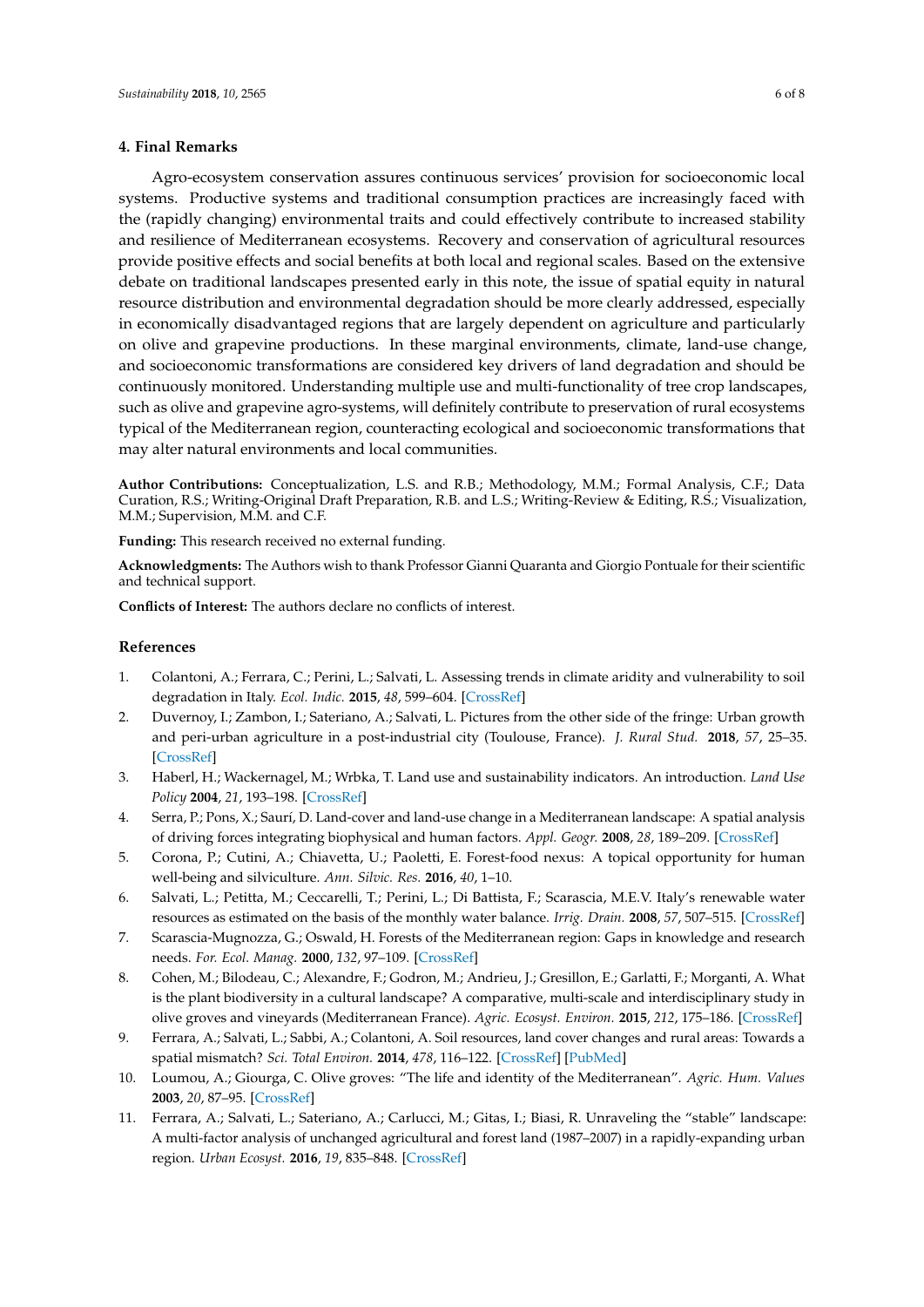- <span id="page-6-0"></span>12. Agnoletti, M.; Cargnello, G.; Gardin, L.; Santoro, A.; Bazzoffi, P.; Sansone, L.; Pezza, L.; Belfiore, N. Traditional landscape and rural development: Comparative study in three terraced areas in northern, central and southern Italy to evaluate the efficacy of GAEC standard 4.4 of cross compliance. *Ital. J. Agron.* **2011**, *6*, 121–139. [\[CrossRef\]](http://dx.doi.org/10.4081/ija.2011.6.s1.e16)
- <span id="page-6-19"></span>13. Sabbi, A.; Salvati, L. Searching for a downward spiral? Soil erosion risk, agro-forest landscape and socioeconomic conditions in Italian local communities. *Land Use Policy* **2014**, *41*, 388–396. [\[CrossRef\]](http://dx.doi.org/10.1016/j.landusepol.2014.06.023)
- 14. Salvati, L.; Tombolini, I. A Diachronic Classification of Peri-urban Forest Land Based on Vulnerability to Desertification. *Int. J. Environ. Res.* **2014**, *8*, 279–284.
- <span id="page-6-7"></span>15. Pili, S.; Grigoriadis, E.; Carlucci, M.; Clemente, M.; Salvati, L. Towards sustainable growth? A multi-criteria assessment of (changing) urban forms. *Ecol. Indic.* **2017**, *76*, 71–80. [\[CrossRef\]](http://dx.doi.org/10.1016/j.ecolind.2017.01.008)
- <span id="page-6-1"></span>16. Karamesouti, M.; Detsis, V.; Kounalaki, A.; Vasiliou, P.; Salvati, L.; Kosmas, C. Land-use and land degradation processes affecting soil resources: Evidence from a traditional Mediterranean cropland (Greece). *Catena* **2015**, *132*, 45–55. [\[CrossRef\]](http://dx.doi.org/10.1016/j.catena.2015.04.010)
- <span id="page-6-2"></span>17. Salvati, L. The spatial pattern of soil sealing along the urban-rural gradient in a Mediterranean region. *J. Environ. Plan. Manag.* **2013**, *57*, 848–861. [\[CrossRef\]](http://dx.doi.org/10.1080/09640568.2013.770730)
- <span id="page-6-3"></span>18. Zitti, M.; Ferrara, C.; Perini, L.; Carlucci, M.; Salvati, L. Long-Term Urban Growth and Land Use Efficiency in Southern Europe: Implications for Sustainable Land Management. *Sustainability* **2015**, *7*, 3359–3385. [\[CrossRef\]](http://dx.doi.org/10.3390/su7033359)
- <span id="page-6-4"></span>19. Grilli, G.; Nikodinoska, N.; Paletto, A.; De Meo, I. Stakeholders' preferences and economic value of forest ecosystem services: An example in the Italian alps. *Balt. For.* **2015**, *21*, 298–307.
- <span id="page-6-5"></span>20. Lorenz, M. International co-operative programme on assessment and monitoring of air pollution effects on forests-ICP Forests. *Water Air Soil Pollut.* **1995**, *85*, 1221–1226. [\[CrossRef\]](http://dx.doi.org/10.1007/BF00477148)
- <span id="page-6-6"></span>21. Biasi, R.; Brunori, E. The on-farm conservation of grapevine (*Vitis vinifera* L.) landraces assures the habitat diversity in the viticultural agro-ecosystem. *VITIS J. Grapevine Res.* **2015**, *54*, 265–269.
- <span id="page-6-8"></span>22. Brunori, E.; Farina, R.; Biasi, R. Sustainable viticulture: The carbon-sink function of the vineyard agro-ecosystem. *Agric. Ecosyst. Environ.* **2016**, *223*, 10–21. [\[CrossRef\]](http://dx.doi.org/10.1016/j.agee.2016.02.012)
- <span id="page-6-9"></span>23. Ruddell, S.; Sampson, R.; Smith, M.; Giffen, R.; Cathcart, J.; Hagan, J.; Sosland, D.; Godbee, J.; Heissenbuttel, J.; Lovett, S.; et al. The role for sustainably managed forests in climate change mitigation. *J. For.* **2007**, *105*, 314–319.
- <span id="page-6-10"></span>24. Bellon, M.R.; Hodson, D.; Hellin, J. Assessing the vulnerability of traditional maize seed systems in Mexico to climate change. *Proc. Natl. Acad. Sci. USA* **2011**, *108*, 13432–13437. [\[CrossRef\]](http://dx.doi.org/10.1073/pnas.1103373108) [\[PubMed\]](http://www.ncbi.nlm.nih.gov/pubmed/21825131)
- <span id="page-6-11"></span>25. Morton, J.F. The impact of climate change on smallholder and subsistence agriculture. *Proc. Natl. Acad. Sci. USA* **2007**, *104*, 19680–19685. [\[CrossRef\]](http://dx.doi.org/10.1073/pnas.0701855104) [\[PubMed\]](http://www.ncbi.nlm.nih.gov/pubmed/18077400)
- <span id="page-6-12"></span>26. Achtak, H.; Ater, M.; Oukabli, A.; Santoni, S.; Kjellberg, F.; Khadari, B. Traditional agroecosystems as conservatories and incubators of cultivated plant varietal diversity: The case of fig (*Ficus carica* L.) in Morocco. *BMC Plant Biol.* **2010**, *10*, 28. [\[CrossRef\]](http://dx.doi.org/10.1186/1471-2229-10-28) [\[PubMed\]](http://www.ncbi.nlm.nih.gov/pubmed/20167055)
- <span id="page-6-13"></span>27. Aretano, R.; Petrosillo, I.; Zaccarelli, N.; Semeraro, T.; Zurlini, G. People perception of landscape change effects on ecosystem services in small Mediterranean islands: A combination of subjective and objective assessments. *Landsc. Urban Plan.* **2013**, *112*, 63–73. [\[CrossRef\]](http://dx.doi.org/10.1016/j.landurbplan.2012.12.010)
- <span id="page-6-14"></span>28. Biasi, R.; Brunori, E.; Smiraglia, D.; Salvati, L. Linking traditional tree-crop landscapes and agro-biodiversity in central Italy using a database of typical and traditional products: A multiple risk assessment through a data mining analysis. *Biodivers. Conserv.* **2015**, *24*, 3009–3031. [\[CrossRef\]](http://dx.doi.org/10.1007/s10531-015-0994-5)
- <span id="page-6-15"></span>29. González, A.; Fry, J. Developing Integrated Biodiersity Impact Assessment (IBIA): Data limitations on GIS support. In Proceedings of the IAIA11 Conference Proceedings, Puebla, Mexico, 28 May–4 June 2011; pp. 1–7.
- <span id="page-6-16"></span>30. Antrop, M. Why landscapes of the past are important for the future. *Landsc. Urban Plan.* **2005**, *70*, 21–34. [\[CrossRef\]](http://dx.doi.org/10.1016/j.landurbplan.2003.10.002)
- <span id="page-6-17"></span>31. Zimmermann, R.C. Recording rural landscapes and their cultural associations: Some initial results and impressions. *Environ. Sci. Policy* **2006**, *9*, 360–369. [\[CrossRef\]](http://dx.doi.org/10.1016/j.envsci.2006.01.009)
- <span id="page-6-18"></span>32. Farina, A. The Cultural Landscape as a Model for the Integration of Ecology and Economics. *Bioscience* **2000**, *50*, 313–320. [\[CrossRef\]](http://dx.doi.org/10.1641/0006-3568(2000)050[0313:TCLAAM]2.3.CO;2)
- 33. Marchetti, M.; Vizzarri, M.; Lasserre, B.; Sallustio, L.; Tavone, A. Natural capital and bioeconomy: Challenges and opportunities for forestry. *Ann. Silvic. Res.* **2014**, *38*, 62–73.